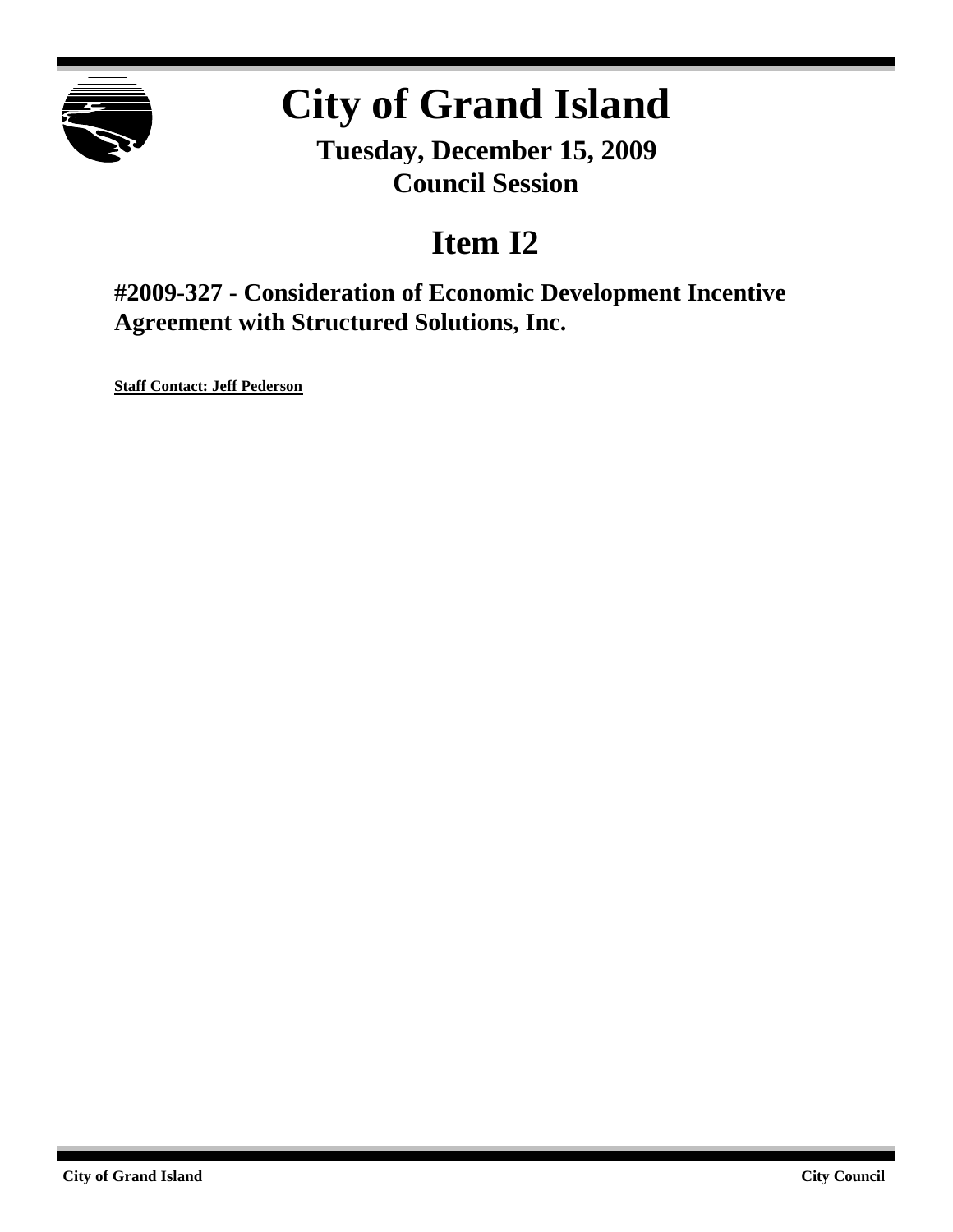## **Council Agenda Memo**

| From:           | Jeff Pederson, City Administrator                                                     |  |  |  |
|-----------------|---------------------------------------------------------------------------------------|--|--|--|
| <b>Meeting:</b> | December 15, 2009                                                                     |  |  |  |
| Subject:        | Approving Economic Development Incentive<br>Agreement with Structured Solutions, Inc. |  |  |  |
| Item $\#$ 's:   | $I-2$                                                                                 |  |  |  |
| $Presenter(s):$ | Jeff Pederson, City Administrator                                                     |  |  |  |

## **Background**

At the May 2003 special election, the voters of the City of Grand Island approved LB840 funding to enable the City to extend economic development incentives through the Grand Island Economic Development Corporation. The Economic Development Corporation has received an application from Structured Solutions, Inc. to locate an expansion business. On November 12, the Executive Board of the GIEDC approved submission of the attached Economic Development Agreement to the Citizens Review Committee for consideration and recommendation. The CRC met on December 8 and approved the request and Agreement for recommendation to the City Council for final action and approval.

## **Discussion**

Structured Solutions, Inc., a highly technical computer database business that intends to provide an integrated loan management system, submitted the required application (see attached) for the amount of \$600,000. Proposed is the creation of 200 new jobs over the next three years with an average hourly wage of \$17.50 to \$28.65.

Structure Solutions, Inc., is a California company with a business plan to market and support a leading next-generation integrated loan management system that integrates best practice origination, services, collection, recovery management, asset management, document management and accounting in one on-demand web-based platform. At the core of the platform is a centralized notes system, role based workflow, and analysis engine. Structured Solutions, Inc. allows businesses to run more efficiently and profitably by eliminating errors, improving communications, and providing a single-source for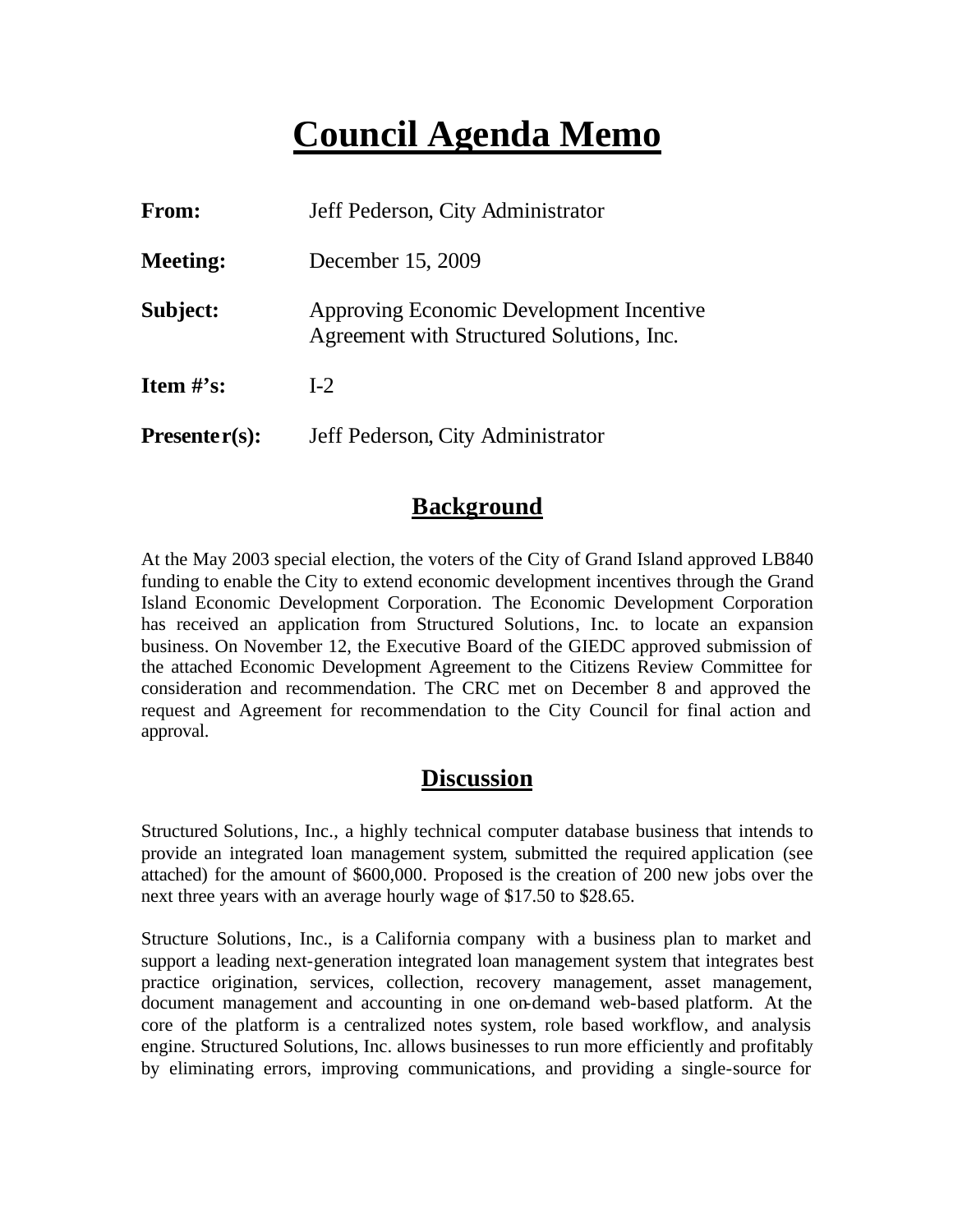operational, financial, and risk-management information. Initial operations in Grand Island would take place in an existing facility that will be leased by the company.

Details of the forgivable loan can be found in the attached Economic Development Agreement. Due to capital needs of the company, the entire incentive package of \$600,000 would be provided up front rather than distributed over the course of the threeyear job creation period as has been customary in previous loans.

### **Alternatives**

It appears that the Council has the following alternatives concerning the issue at hand. The Council may:

- 1. Move to approve the Economic Development Agreement with Structured Solutions, Inc.
- 2. Do not approve the Economic Development Agreement with Structured Solutions, Inc.
- 3. Postpone the issue to future date.
- 4. Take no action on the issue.

## **Recommendation**

City Administration recommends that the Council consider the resolution authorizing the City to enter into the Economic Development Agreement with Structured Solutions, Inc.

## **Sample Motion**

Move to approve the resolution authorizing the City to enter into the Economic Development Agreement with Structured Solutions, Inc.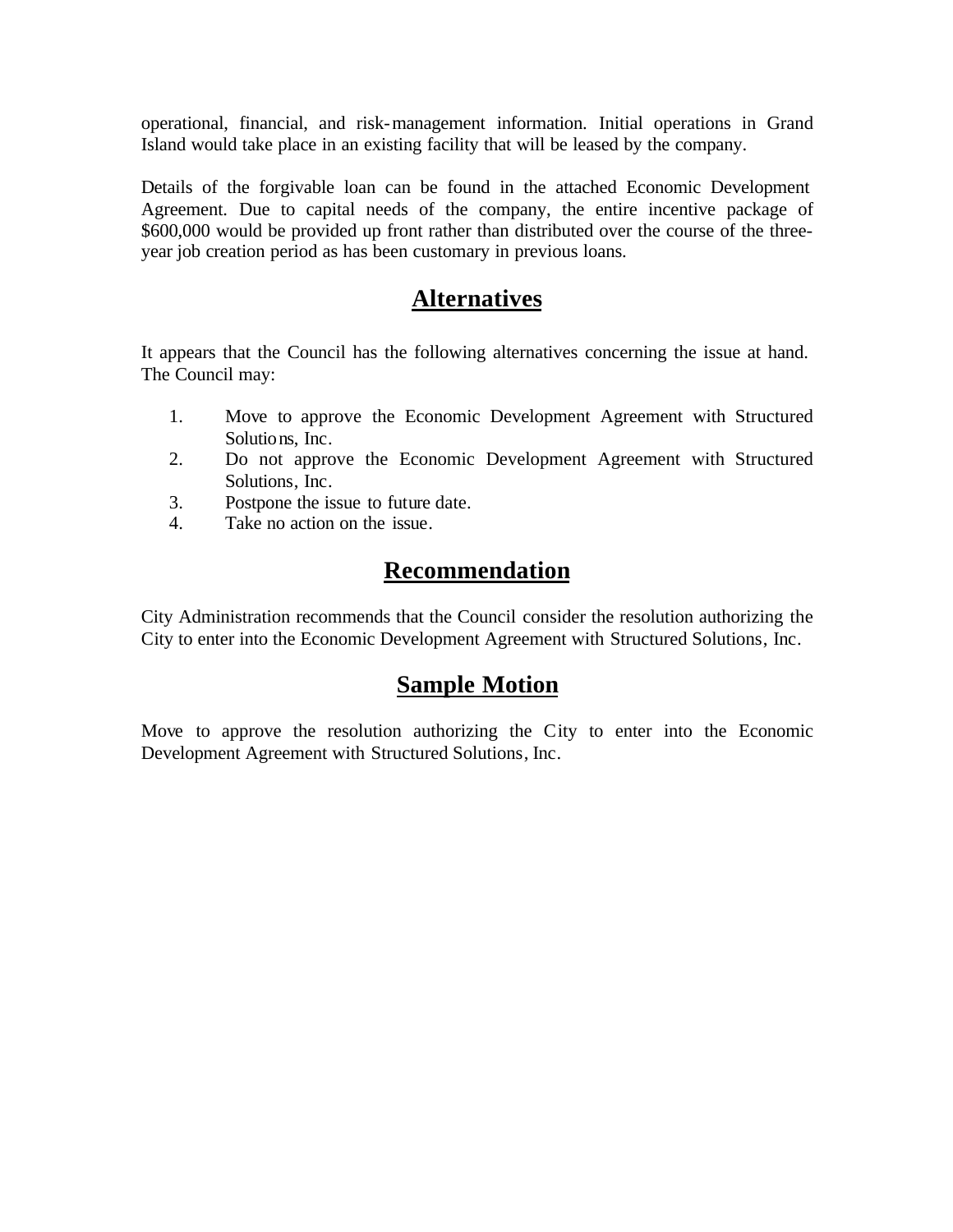

## PROJECT APPLICATION FOR ECONOMIC DEVELOPMENT PROGRAMS

| $\mathbf{1}$ . | <b>Applicant Business Name</b> | Structured Solutions, Inc.                                                                                                                                                                 |  |  |  |
|----------------|--------------------------------|--------------------------------------------------------------------------------------------------------------------------------------------------------------------------------------------|--|--|--|
|                | Address                        | c/o Grand Island Area Economic Development Corp.                                                                                                                                           |  |  |  |
|                | Telephone<br>( )               | 381-7500                                                                                                                                                                                   |  |  |  |
|                | <b>Email Address</b>           |                                                                                                                                                                                            |  |  |  |
|                | <b>Business Contact Person</b> | Robert Yuan, President/CEO                                                                                                                                                                 |  |  |  |
|                | Telephone<br>(                 | TBD                                                                                                                                                                                        |  |  |  |
| 2.             | <b>Business Organization:</b>  | Partnership<br>Corporation<br>X<br>Other<br>Proprietor                                                                                                                                     |  |  |  |
| 3.             | <b>Business Type:</b>          | Existing<br>Startup<br>X.<br>Spec Building<br><b>Business Buyout</b><br>Other                                                                                                              |  |  |  |
| 4.             | Project Location:              | Within the city limits of Grand Island, Nebraska<br>X<br>Outside the city limits, but within the 2 mile zoning jurisdiction<br>Outside the zoning jurisdiction of Grand Island in (county) |  |  |  |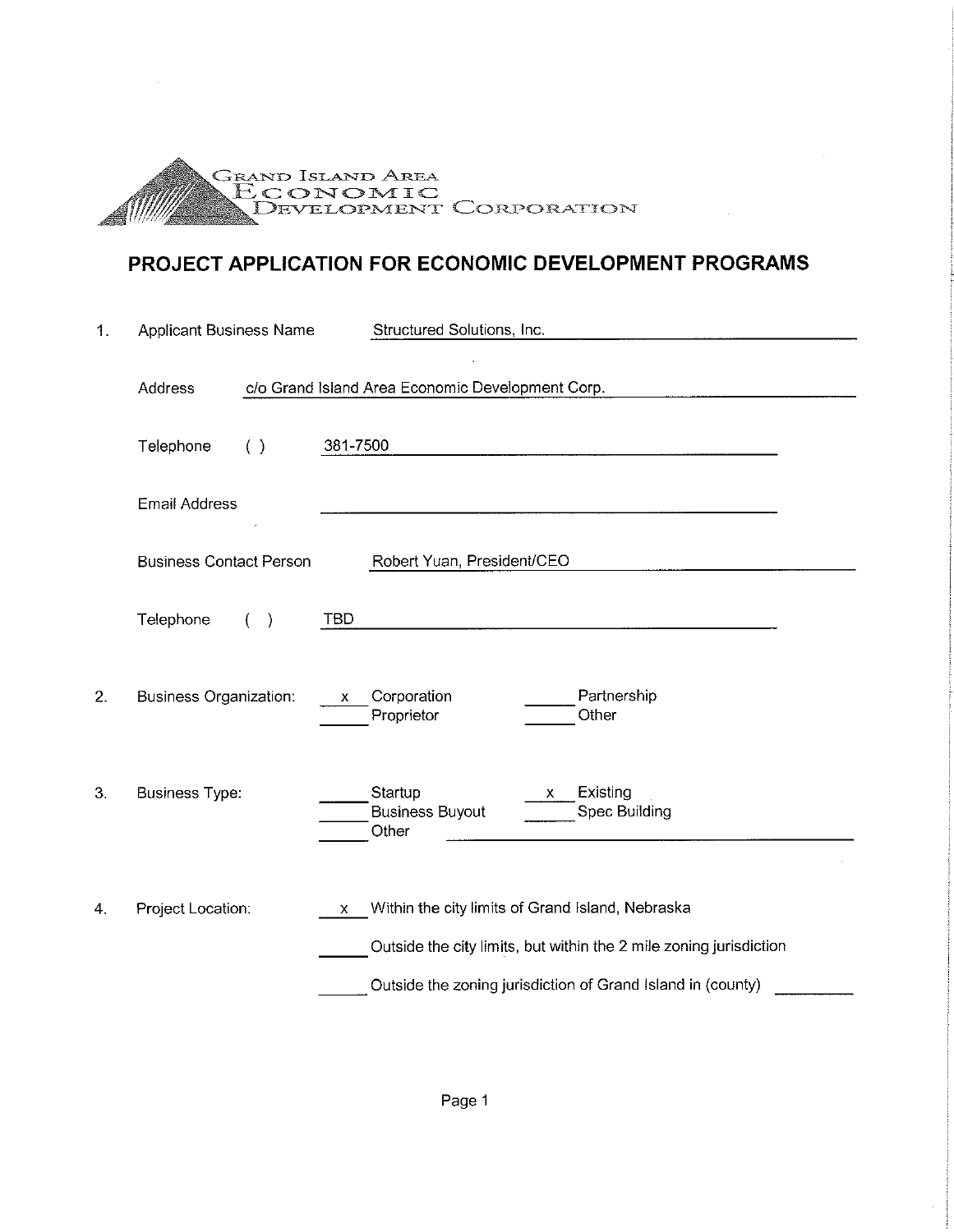- 5. Product or Services Provided: Leading next-generation integrated loan management (ILM) system that integrates best practice origination, servicing, collections, recovery management, asset management, document management, and accounting in one ondemand web-based platform.
- At the core of the platform is a centralized notes system, role 6. Project Description: based workflow, and analysis engine. Structured Solutions, Inc. allows your business to run more efficiently and profitably by eliminating errors, improving communications, and providing a single-source for operational, financial, and risk-management information.
- $7.$ Project Timetable: Expanding company. G.I. operations to start First Quarter 2010. Over the next three years, will hire 200 employees.
- 8. Employment Information:

| Current number of employees                                            | 0                   | (full-time equivalent) |  |  |  |  |  |  |  |
|------------------------------------------------------------------------|---------------------|------------------------|--|--|--|--|--|--|--|
| Proposed number of employees                                           | 200                 | (full-time equivalent) |  |  |  |  |  |  |  |
| What is the average hourly wage for all employees?                     | \$17.50-\$28.65/hr. |                        |  |  |  |  |  |  |  |
| Number of new jobs to be created                                       | 200                 | (full-time equivalent) |  |  |  |  |  |  |  |
| What would be the average hourly wage for new jobs?                    | \$17.50-\$28.85/hr. |                        |  |  |  |  |  |  |  |
| Number of jobs to be retained, if any                                  | 200                 | (full-time equivalent) |  |  |  |  |  |  |  |
| Please describe all benefits which the business provides to employees: |                     |                        |  |  |  |  |  |  |  |
| benefits will compete with the area.                                   |                     |                        |  |  |  |  |  |  |  |
|                                                                        |                     |                        |  |  |  |  |  |  |  |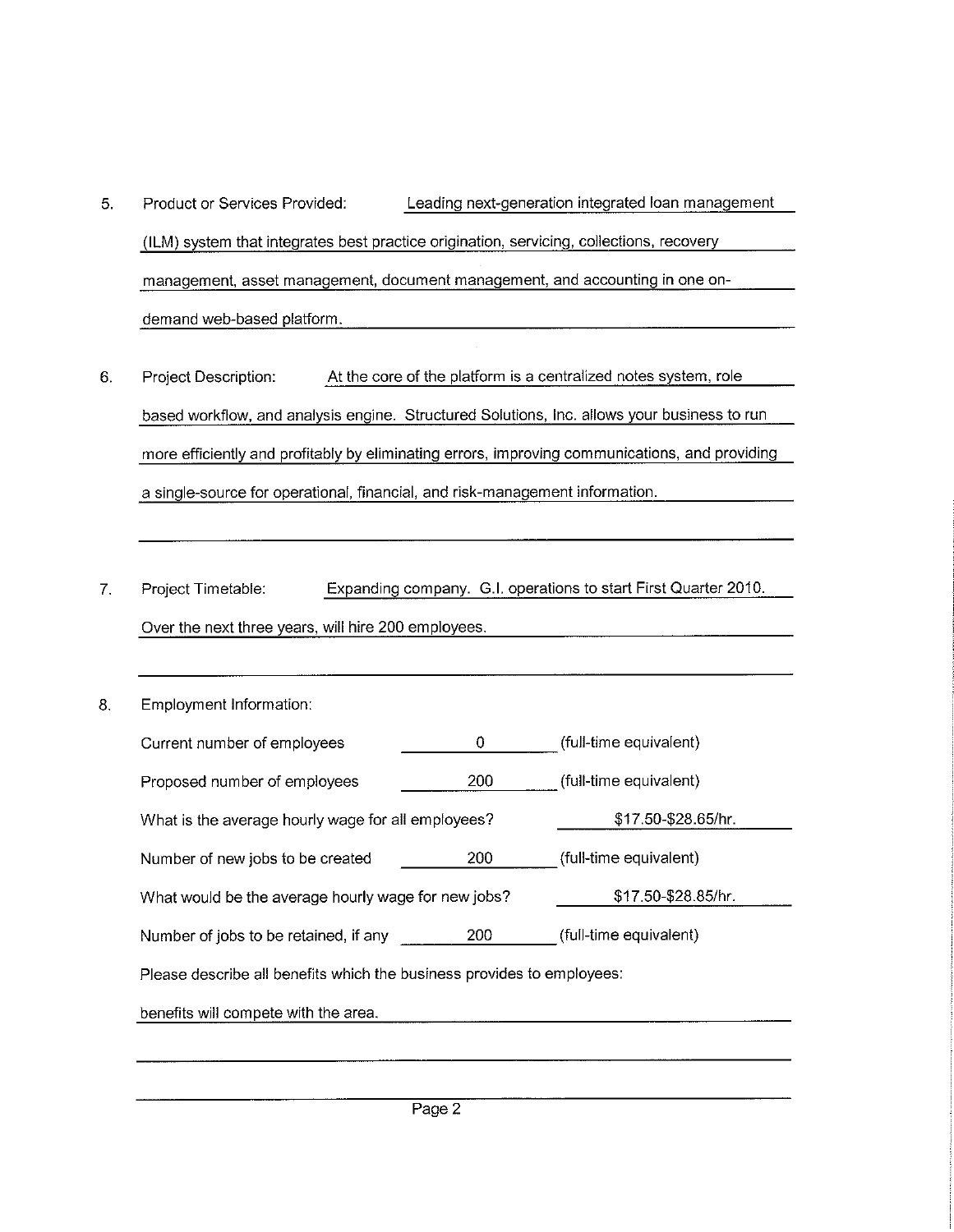9. Financing/Incentives Requested: Structured Solutions, Inc. is not a customer service يتهلسك يلك  $\mathcal{L}$ center, but rather a highly technical computer database busineees. VantagelLM will be hiring approximely 30 engineers at a starting wage of \$45-90,000/yr.; 57 Customer Operations employees with wages\$36-72,000/yr, 22 Management at a rate of pay between \$68-96,000/yr.; and 20 Administrtive employees at a rate of \$25-36,000/yr. Total annual wages will exeed \$5 million.

Based on the number of positions being created, benefits, and wages, an incentive

package of \$3,000/job, the projected creation of 200 new jobs created over a three year

period, a total incentive package of \$600,000 is being requested at this time.

NOTE: Additional Information may be required and made part of this application by attachment.

To the best of my knowledge, this application and supporting information is accurate, and may be relied upon by representatives of the Grand Island Area Economic Development Corporation (GIAEDO).

By. Robert Yuan CEO **Fitle** Doto.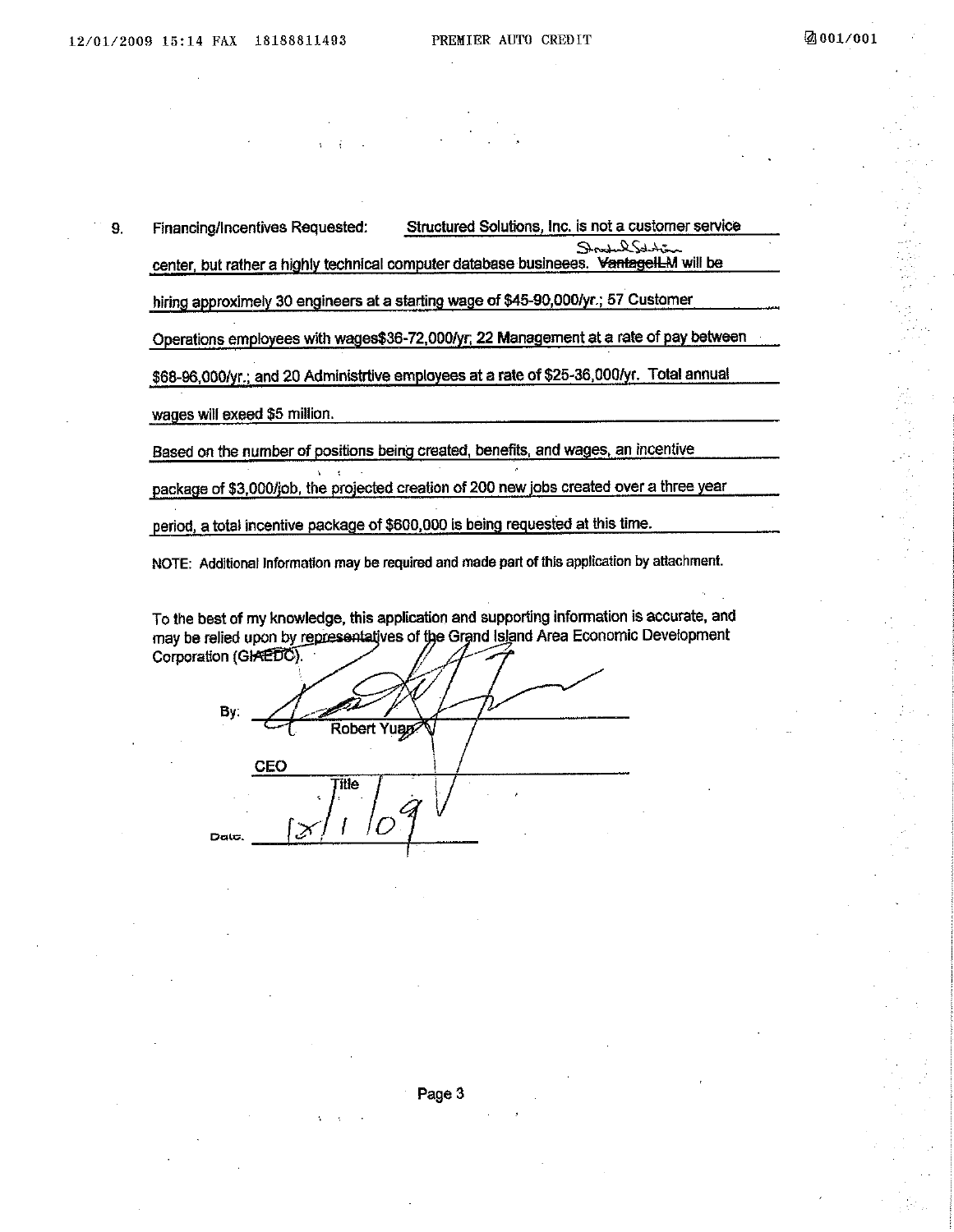|                        | <b>Grand Island Area Economic Development LB-840 Project Application</b><br>Project Name: Structured Solutions, Inc.                                                                         |                                                                                                                       |                  |       |                     |
|------------------------|----------------------------------------------------------------------------------------------------------------------------------------------------------------------------------------------|-----------------------------------------------------------------------------------------------------------------------|------------------|-------|---------------------|
|                        | Date Referred to Grand Island Area Economic Development Board:                                                                                                                               |                                                                                                                       |                  |       | 12-Nov-09           |
| Approved: x            |                                                                                                                                                                                              | Disapproved: _________                                                                                                |                  | Date: |                     |
|                        | Comments: Structured Solutions is a highly technical computer database business. This company will<br>employ highly educated Engineers, Management, Administrators, and customer operations. |                                                                                                                       |                  |       |                     |
|                        | This company will not compete with any other company in this area for its employees.<br>Signature of President: Marlan Ferguson                                                              |                                                                                                                       |                  |       |                     |
|                        | Date Referred to Citizen's Review Committee:                                                                                                                                                 |                                                                                                                       | $0$ center       |       |                     |
| Approved:              |                                                                                                                                                                                              | Disapproved:                                                                                                          |                  |       | Date: $12 - 8 - 09$ |
| Comments:              |                                                                                                                                                                                              | <u> 1989 - Jan Sterling and Sterling and Sterling and Sterling and Sterling and Sterling and Sterling and Sterlin</u> |                  |       |                     |
| Signature of Chairman: |                                                                                                                                                                                              |                                                                                                                       | Dehn Renter      |       |                     |
|                        | Date Referred to City Council:                                                                                                                                                               |                                                                                                                       |                  |       |                     |
| Approved:              |                                                                                                                                                                                              | Disapproved:                                                                                                          |                  | Date: |                     |
| Comments:              |                                                                                                                                                                                              |                                                                                                                       |                  |       |                     |
| Signature of Mayor:    |                                                                                                                                                                                              |                                                                                                                       | Margaret Hornady |       |                     |
|                        |                                                                                                                                                                                              | Page 4                                                                                                                |                  |       |                     |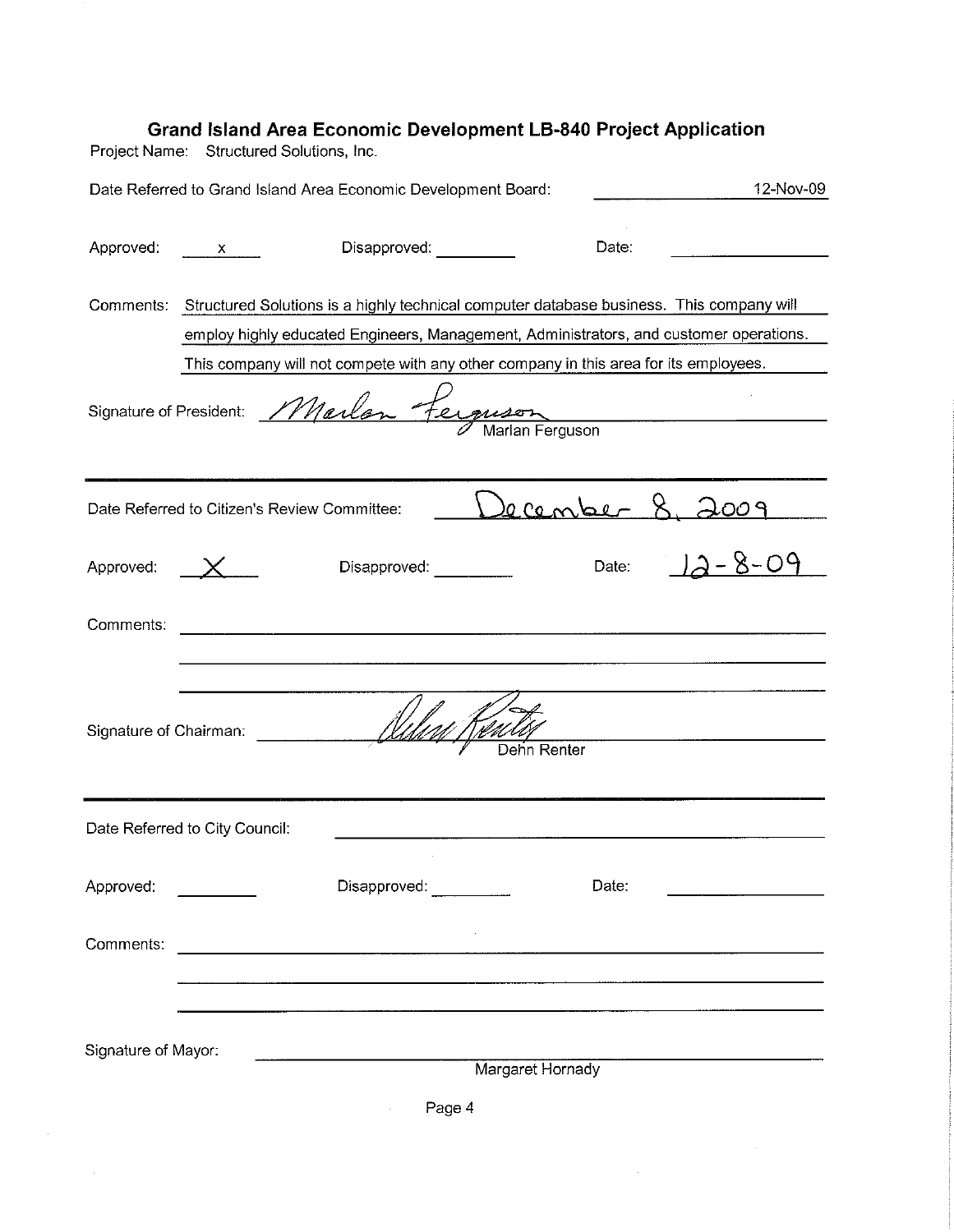#### $\pi$

 $\bar{\lambda}$ 

#### **ECONOMIC DEVELOPMENT AGREEMENT**

In reliance upon the business plan of Structured Solutions, Inc., a Nevada corporation, herein referred to as "Structure Solutions" which will have a beneficial economic impact upon the Grand Island area by increasing employment opportunities, the City of Grand Island (the "City") and the Grand Island Area Economic Development Corporation (the "Development Corporation") hereby agree to provide Structure Solutions with the assistance described in this Economic Development Agreement (the "Agreement"). Structure Solutions hereby accepts the economic assistance expressly set forth below and agrees to the terms and conditions hereof, including, without limitation, the terms and conditions of repayment.

#### **Section 1**

#### **BUSINESS PLAN**

Structure Solutions, a California company is a leading next-generation integrated  $1.1.$ loan management system that integrates best practice origination, servicing, collection, recovery management, asset management, document management and accounting in one on-demand webbased platform. It proposes to open an operation within the City of Grand Island, Nebraska, Grand Island, NE (the "Grand Island originally to be located at Operation"). The Grand Island Operation is proposed to be operational in the first calendar quarter of 2010.

 $1.2.$ Structure Solutions proposes the Grand Island Operation to utilize facilities of a size that will ultimately include a minimum of two hundred (200) new Employees.

 $1.3.$ Structure Solutions' Grand Island Operation projects that by not later than December 31, 2011, it will grow its work force to a minimum of fifty (50) new Employees; by not later than December 31, 2012, Structure Solutions will employ not less than one hundred  $(100)$  additional new Employees and maintain a total of one hundred fifty $(150)$  new Employees in its Grand Island Operation; and by not later than December 31, 2013, Structure Solutions will add an additional fifty (50) new Employees, for a total minimum new Employees of two hundred (200) by December 31, 2013. From and after December 31, 2013, Structure Solutions anticipates it will maintain employment at or above two hundred (200) Employees working in Grand Island at its Grand Island Operation at all times during the term of this Agreement. It is anticipated that the two hundred (200) new employees shall consist of approximately thirty (30) Engineers, fiftyseven (57) Customer Operations employees, twenty-two (22) Management employees and twenty (20) Administrative employees.

Average base compensation for new Employees is estimated to be a minimum  $1.4$ combined average wage level between \$17.50and \$28.65 per hour. In addition to the base wage, all full time employees will be provided benefits comparable to the benefits provided to similarly compensated employees working in the Grand Island, Nebraska area, as reasonably determined by the Development Corporation from time to time.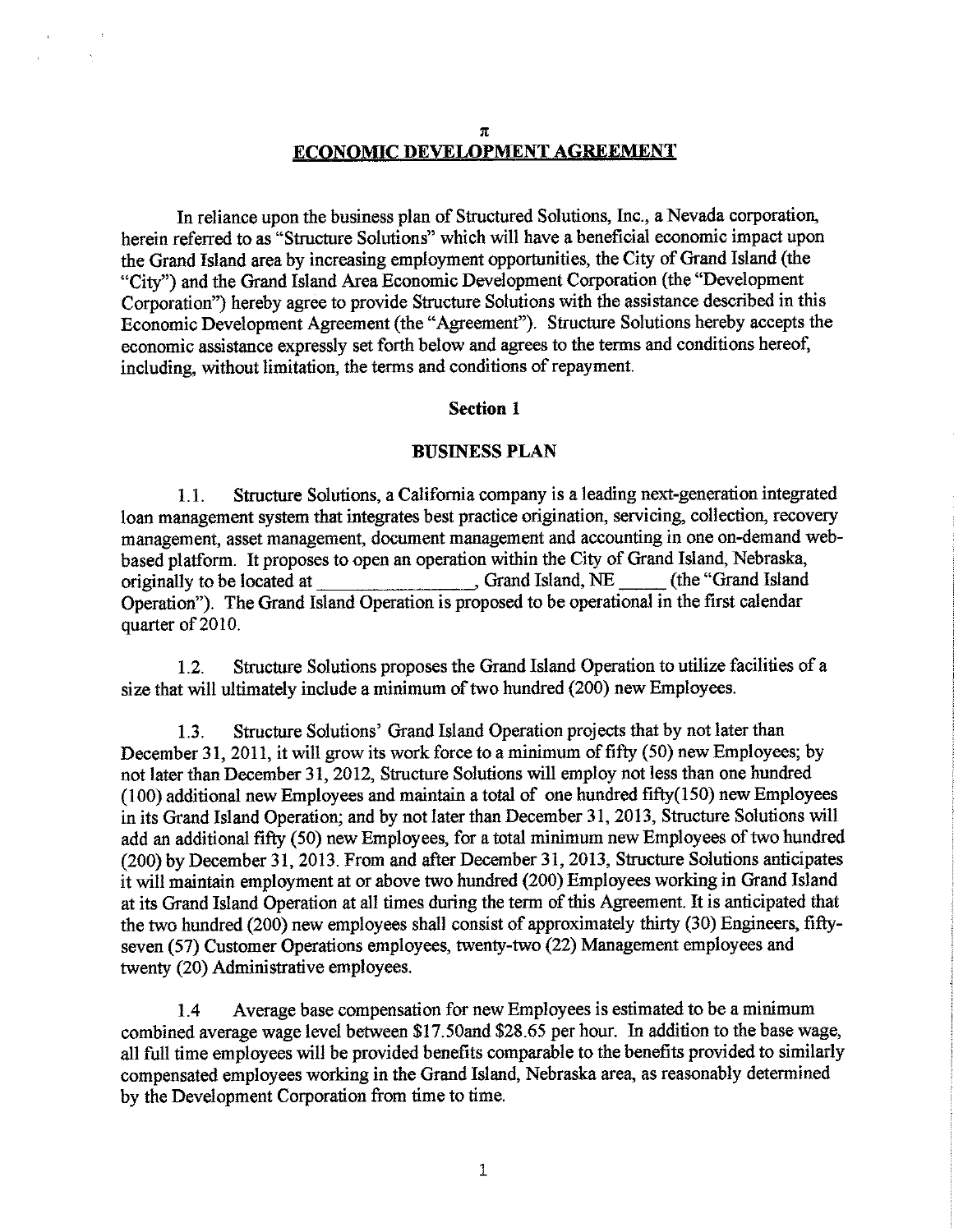#### **Section 2**

 $\bar{\chi}$ 

#### **TERMS USED HEREIN**

As used in this Agreement the following words and phrases shall mean the following:

"Employee" means the number of fulltime equivalent persons employed by  $2.1.$ Structure Solutions at the Grand Island Operation, throughout a Measuring Period and determined as follows: divide (i) the total number of regular time hours that Structure Solutions paid Employees to work during the Measuring Period [including forty (40) hours per week for each week worked by each salaried Employees] by (ii) 2080. Overtime hours are not included in determining fulltime equivalent persons. The total hours worked necessary to equate to two hundred (200) fulltime equivalent employees is 416,000 per annum.

"Benefits" mean employer provided benefits to comparably paid full time  $2.2$ employees in the Grand Island area as reasonably determined by the Development Corporation from time to time.

"First Measuring Period" shall be the period from January 1, 2012 through and  $22$ including December 31, 2012. Subsequent "Measuring Periods" shall be a twelve month period commencing on January 1 and ending on December 31. By way of example, the "Second Measuring Period" shall commence on January 1, 2012 and end on December 31, 2012.

"Employment Certificate" means a written statement certified to be true and  $2.3.$ correct by the President or CEO of Structure Solutions. It shall be delivered to the Development Corporation within fifteen (15) days after the close of each Measuring Period. It shall state (i) the total number of regular time hours for which Structure Solutions paid hourly Employees, (ii) the number of salaried Employees and the number of weeks each were employed by Structure Solutions at the Grand Island Operation during the applicable Measuring Period; (iii) the calculation determining the average hourly wage of the Employees during each year; and (iv) a summary list of employee benefits provided to all full employees at the Grand Island Operation.

#### **Section 3**

#### **EMPLOYMENT REQUIREMENTS**

Structure Solutions shall meet each of the following requirements:

Structure Solutions shall have at least fifty (50) Employees continuously  $3.1$ throughout the First Measuring Period, ending December 31, 2012 at an average wage of \$17.50 per hour plus Benefits for each full time employee.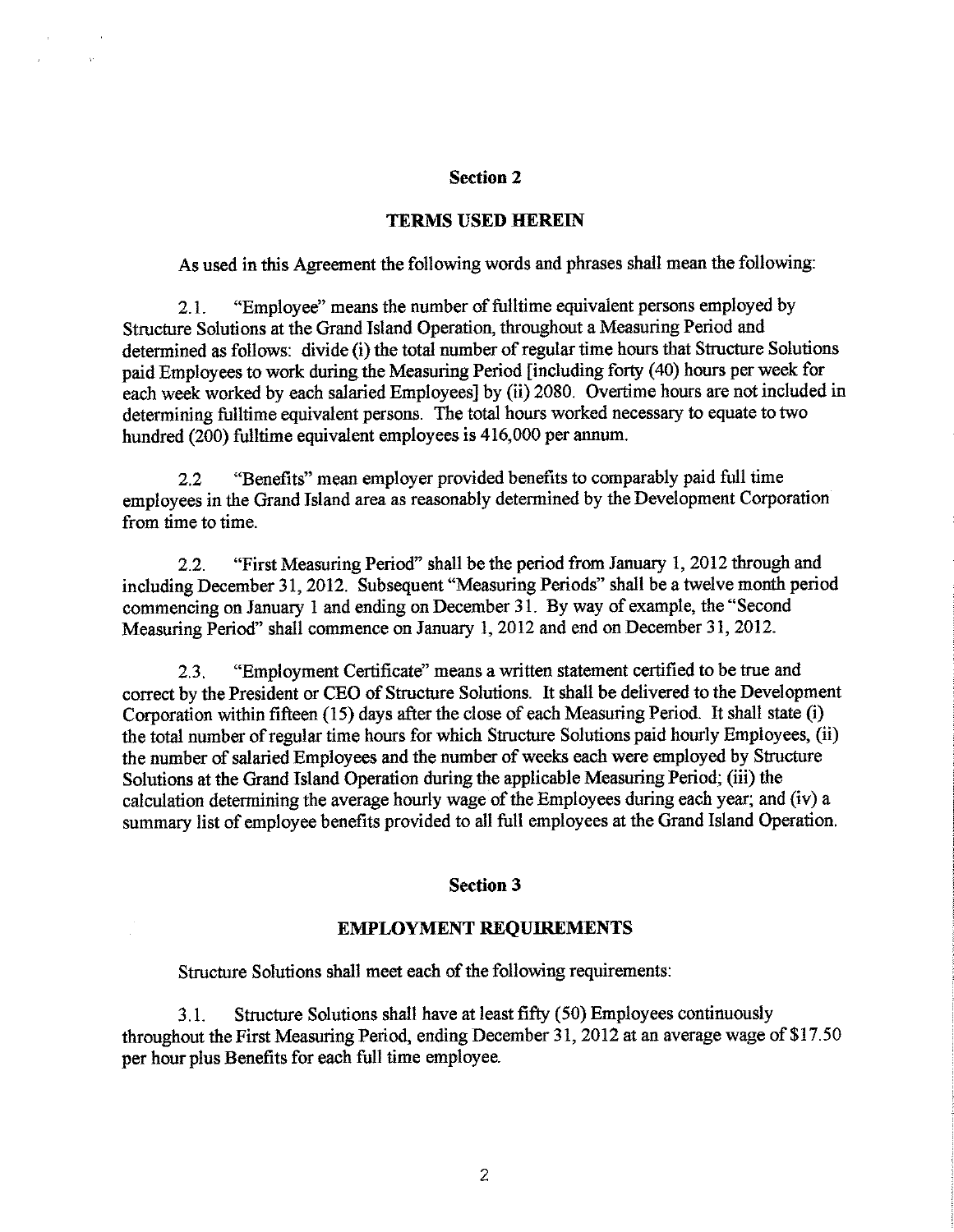Structure Solutions shall have had at least one hundred fifty (150) Employees  $32<sub>2</sub>$ continuously throughout the Second Measuring Period, ending December 31, 2013, at an average wage of not less than \$17.50 per hour plus Benefits plus Benefits for each full time employee.

 $3.3.$ Structure Solutions shall have had at least two hundred (200) Employees continuously throughout the Third Measuring Period, ending December 31, 2014, at an average wage of not less than \$17.50 per hour plus Benefits for each full time employee.

 $3.4.$ Structure Solutions shall have had at least two hundred (200) Employees continuously throughout each successive Measuring Period at an average wage of not less than \$17.50 per hour plus Benefits for each full time employee.

#### **Section 4**

#### **MONETARY ADVANCES**

Within ten (10) days after (a) Structure Solutions submits a sworn statement of its 41 President or CEO certifying that (i) it is qualified to do business in the state of Nebraska and (b) funds are approved under the City's Economic Development Program, The City will advance Structure Solutions Six Hundred Thousand and No/100 Dollars (\$600,000.00) (the "Advance"). Structure Solutions will open an office and begin operations in Grand Island within thirty (30) days of the execution of this agreement.

Provided Structure Solutions meets the requirements of each Measuring Period as  $4.2.$ set forth in Section 3 and otherwise remains in full compliance with this Agreement, as determined by the Development Corporation based on its review of each annual Employment Certificate and its Benefits determination, forgiveness of the Advance will occur as follows:

- (a) Two Hundred Thousand Dollars (\$200,000.00) shall be forgiven as of January 1,  $2013:$
- (b) Two Hundred Thousand Dollars (\$200,000.00) shall be forgiven as of January 1,  $2014$ : and
- (c) Two Hundred Thousand Dollars (\$200,000.00) shall be forgiven as of January 1. 2015.

The Development Corporation will notify Structure Solutions of the forgiveness of a portion of the Advance in writing on or before January 31 of each applicable year and Structure Solutions shall thereafter have no obligation to repay that amount to the City.

If Structure Solutions fails to meet the Employment Requirements set forth in 43 Section 3, including number, wages and Benefits, for any Measuring Period, then the total of any amounts forgiven under the provisions of Section 4.2 for prior years performances shall be deducted from the Advance and Structure Solutions shall repay the balance to the City. The balance shall become due on the last day of any Measuring Year for which the requirements of that Measuring Period or any prior Measuring Period were not attained or became unattainable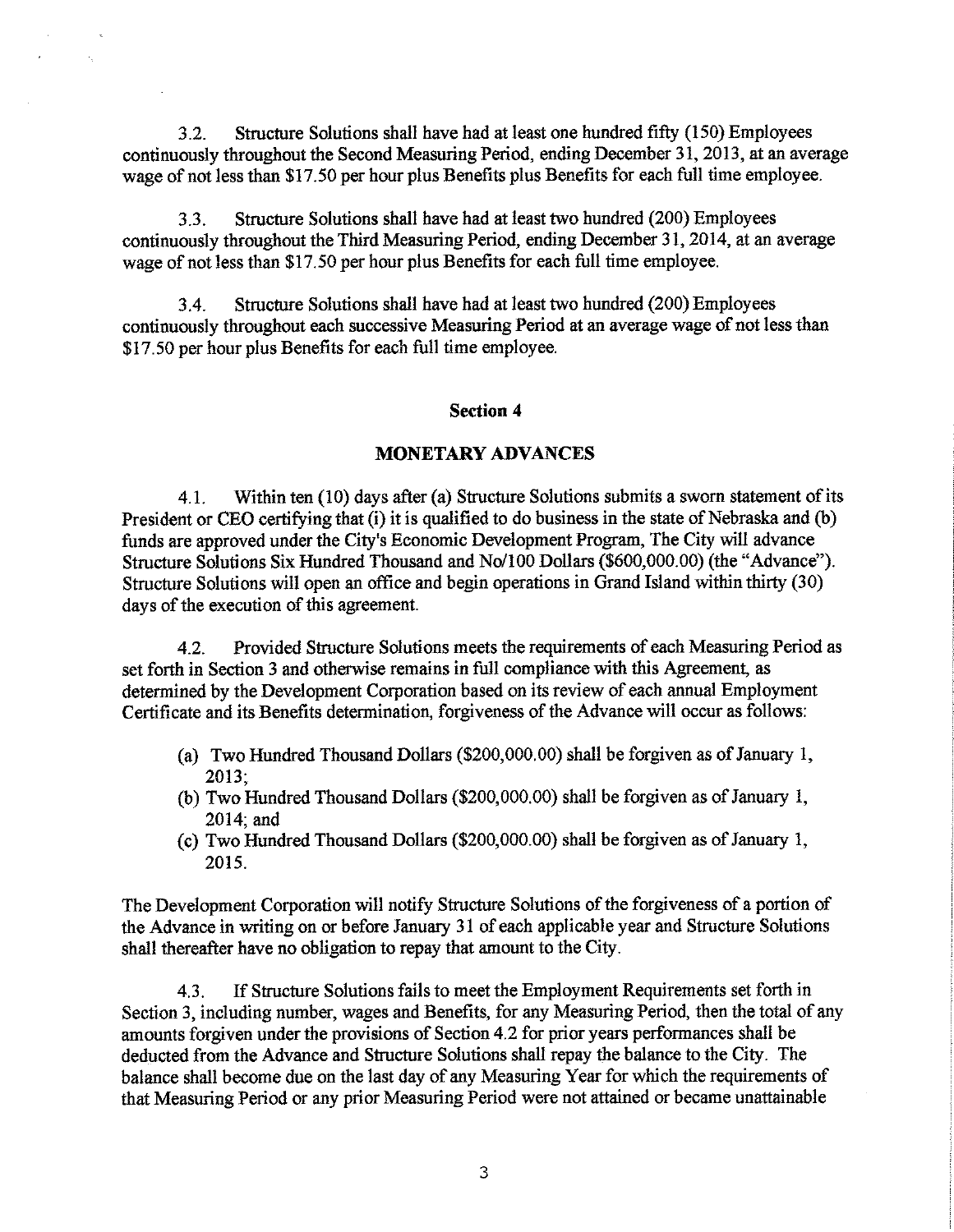and shall be paid together with interest on the unpaid balance due at the rate of eight per cent (8%) per annum from the date of the Advance until paid in full.

l.

#### **Section 5**

#### **LEGAL EFFECT**

Notwithstanding any other provision of this agreement Structure Solutions agrees  $5.1$ as follows:

If Structure Solutions is merged into or with any corporation, limited  $(a)$ liability company or partnership, the provisions of this agreement shall continue in full force and effect and shall inure to the benefit of and be binding upon the surviving organization.

If Structure Solutions or its successor discontinues the primary operation  $(b)$ of its Grand Island Operation, by reason of the transfer of its assets to another person or company or for any other reason, then immediately and without any further notice being required the entire amount of the Advance which is then repayable to the City or which would become repayable after a lapse of time as provided in this agreement, shall become immediately due and payable; provided, however, that the Development Corporation may waive the provisions of this subparagraph (b) if a transferee of all of Structure Solutions' assets which is acceptable to Development Corporation agrees in writing to assume the obligations of Structure Solutions hereunder.

Upon request of Development Corporation, Structure Solutions, and its  $5.2.$ successors, shall furnish any additional documentation Development Corporation deems necessary to confirm that Structure Solutions has met its obligations under this Economic Development Agreement.

 $5.3.$ The contents of this Economic Development Agreement contain all of the agreements and understandings between the Development Corporation, the City and Structure Solutions relative to the provisions hereof and the specified repayment and supersedes any and all prior agreements and understandings whether written or oral concerning economic development grants or incentives.

Time is of the essence for the performance of each of the provisions of this  $5.4.$ agreement.

This Agreement may be exercised in any one or number of counterparts, each of  $5.5.$ which shall be deemed an original and which together shall constitute one and the same instrument. The to be named principal of Structure Solutions, upon public disclosure of the same, shall execute a duplicate original of this Agreement and shall be deemed to be a party hereto as if executing this Agreement as of the date and year set forth below.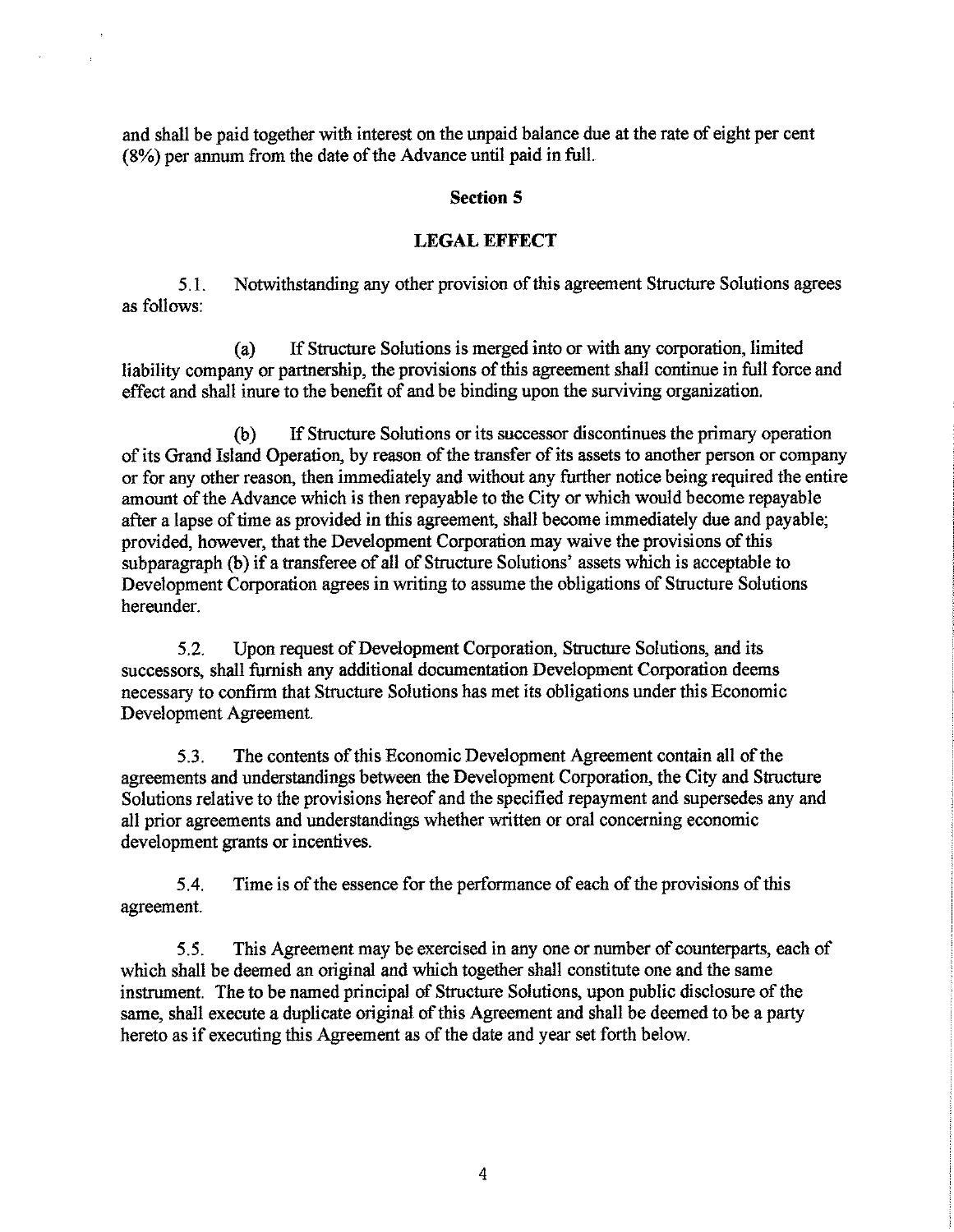The provisions of this agreement are fully binding upon the Development  $5.5.$ Corporation, the City and upon Structure Solutions and upon its successors and authorized assigns.

Dated this 24 day of November, 2009.

GRAND ISLAND AREA ECONOMIC DEVELOPMENT CORPORATION

By *Marley Terguson* 

THE CITY OF GRAND ISLAND

 $By$ <sub>\_\_\_</sub>

 $\boldsymbol{z}$ 

 $\mathcal{L}_{\mathcal{A}}$ 

Margaret Hornady, Mayor

STRUCTURE SOLUTIONS By Robert Yuan, CEO